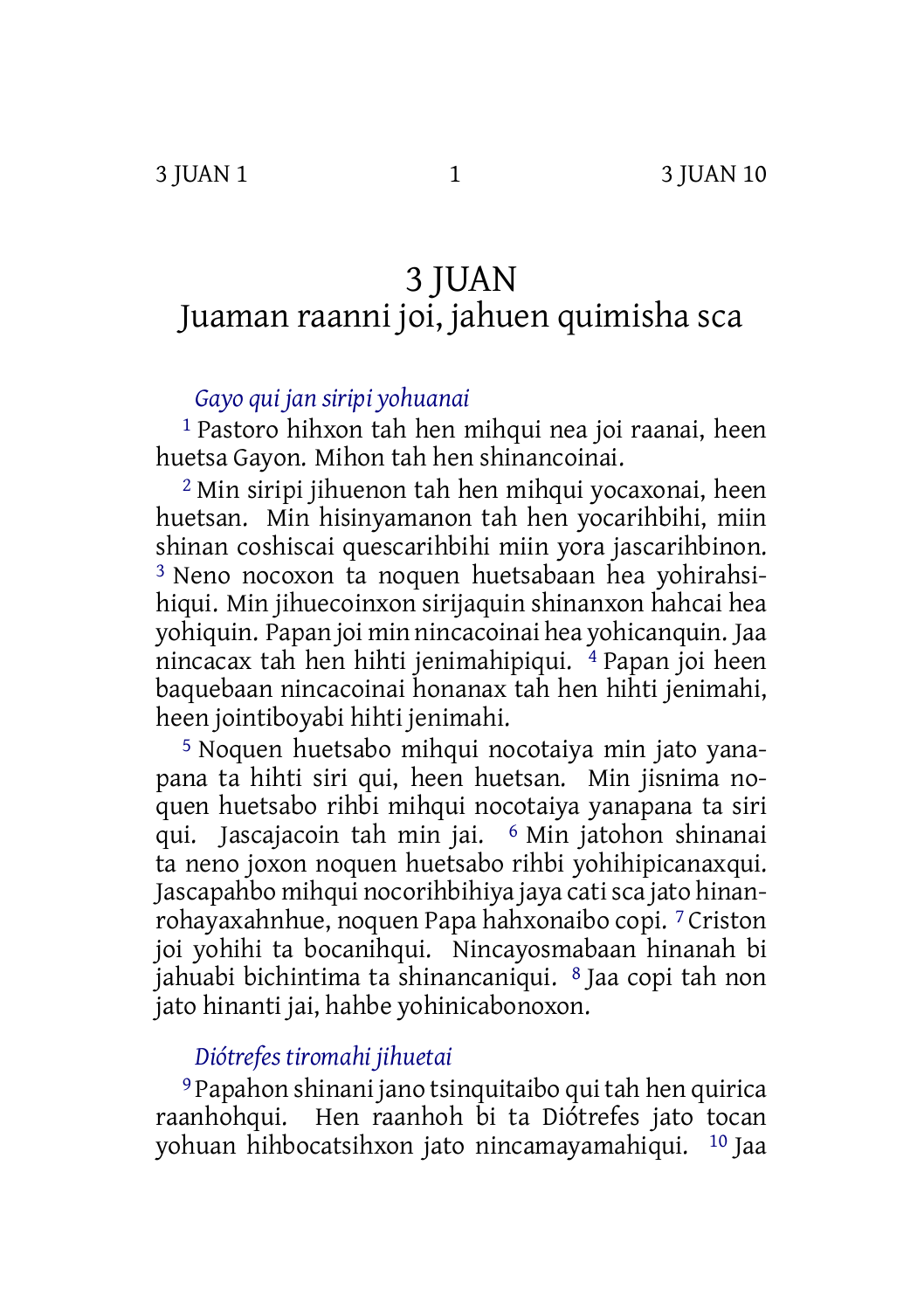copi tah hen jano caxon jan tiromahi hean shinanyaxihqui. Jan hehqui tiroma bi res yohuan yohuanai tah hen jaa shinanmayaxihqui. Tiromahi yohuanax bi ta yohuanti res queenyamahihqui. Noquen huetsabo jano nocotaibo bi ta jato mapemayamahiqui, janohahbo jaanbi Mapemayamanahue hahxon. Tsinquihihnataiboma qui ta jato camahihqui.

<sup>11</sup> Tiromabo jai quescayamahue, heen huetsan. Sirijaquin shinanax jihuehue. Sirijaquin shinanxon hahcaibo ta Papan baquebo qui. Tiromajaquin shinanxon hahcaibaan ta noquen Papa jisyamanishqui.

# *Demetrio siripi jihuetai*

12 Demetrio qui ta jatihibi siripi yohuanihqui. Jan Papan joiya hihqui ta honantihbiresi qui. Hea rihbi tah hen hahqui siripi yohuanai. Hen yohuani hihcoinai tah min honanrihbihi.

# *Hahan quirica queyoti*

13 Hicha mia yohiti shinanax bi tah hen quirica huishaxon yohiti queenyamahi. 14 Mia jisi tah hen histon cacatsihqui. Jaatian tah hen mihbetan yohuantihi.

15 Min jointi siripax jihuenon tah hen Papa yocacai. Nenoha noquen huetsabaan ta mihqui joi raanihqui, min jascabihi jayamahin noquen huetsan hahquin. Janoha noquen huetsabo jascajaquin rihbi yohixonhue jatihibi.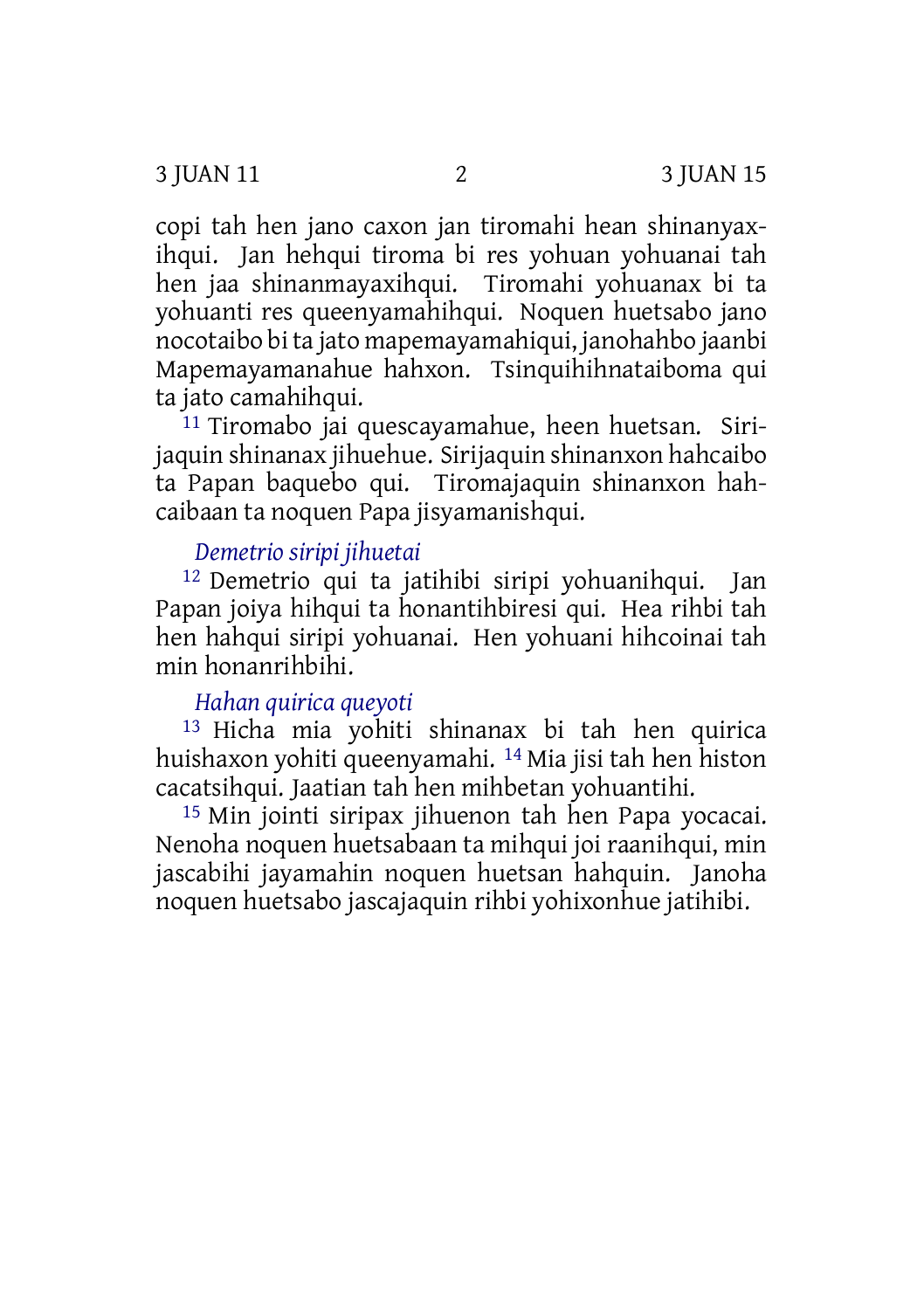3

#### Noquen hihbaan joi New Testament in Capanahua (PE:kaq:Capanahua)

copyright © 2008 Wycliffe Bible Translators, Inc.

Language: Capanahua

Translation by: Wycliffe Bible Translators, Inc.

Capanahua [kaq], Peru

#### Copyright Information

© 2008, Bible League International. All rights reserved.

This translation text is made available to you under the terms of the Creative [Commons](http://creativecommons.org/licenses/by-nc-nd/4.0/) License: [Attribution-Noncommercial-No](http://creativecommons.org/licenses/by-nc-nd/4.0/) Derivative Works. (http:// creativecommons.org/licenses/by-nc-nd/3.0/) In addition, you have permission to port the text to different file formats, as long as you do not change any of the text or punctuation of the Bible.

You may share, copy, distribute, transmit, and extract portions or quotations from this work, provided that you include the above copyright information:

You must give Attribution to the work.

You do not sell this work for a profit.

You do not make any derivative works that change any of the actual words or punctuation of the Scriptures.

Permissions beyond the scope of this license may be available if you contact us with your request.

#### The New Testament

in Capanahua

## © 2008, Wycliffe Bible Translators, Inc. All rights reserved.

This translation is made available to you under the terms of the Creative Commons Attribution-Noncommercial-No Derivatives license 4.0.

You may share and redistribute this Bible translation or extracts from it in any format, provided that:

You include the above copyright and source information.

You do not sell this work for a profit.

You do not change any of the words or punctuation of the Scriptures. Pictures included with Scriptures and other documents on this site are licensed just for use with those Scriptures and documents. For other uses, please contact the respective copyright owners.

2014-04-22